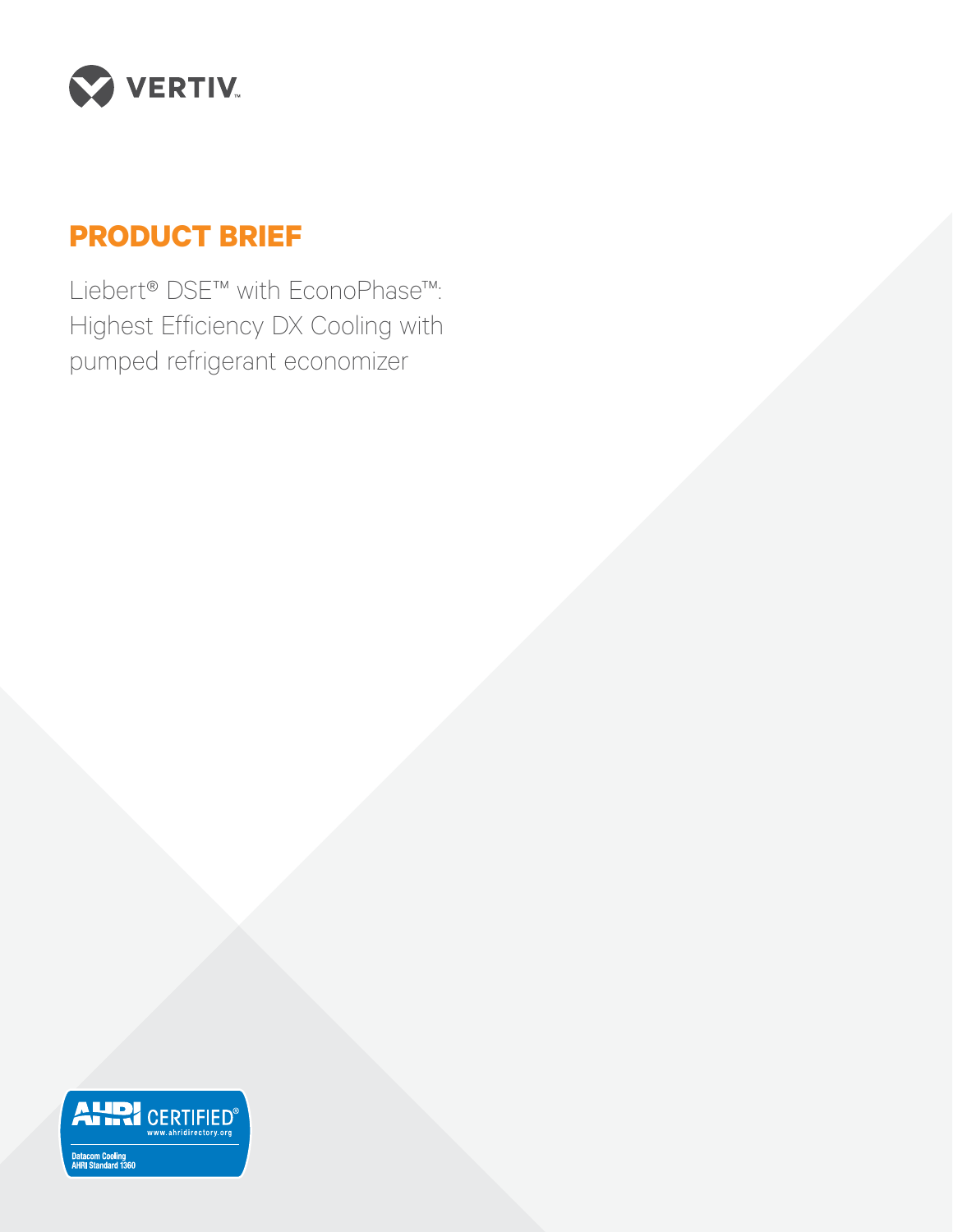# **Introducing the Liebert® DSE™ from Vertiv™**

In today's data center, minimizing annual energy usage while maintaining reliability is increasingly important. While chilled-water loops operating at elevated temperatures supported by water-side economizers have helped to decrease energy usage, new innovations are changing how the data center industry thinks about direct expansion (DX) cooling infrastructures with respect to efficiency, scalability and reliability.

One such next generation DX system, the Liebert® DSE™ from Vertiv, provides the following key benefits:

- Industry-leading energy efficiency among DX systems
- Hassle-free economization with Liebert EconoPhase™
- Precise control and enhanced efficiency through intelligent controls
- Uncompromising reliability and 24/7 support

This product brief will provide a thorough overview of the Liebert DSE system and compare its unique design to comparable DX and chilled-water cooling solutions you may be considering for your data center. It also provides a detailed explanation of the Liebert EconoPhase pumped refrigerant economizer solution and share specific examples for how cooling efficiency can be maximized intelligently in accordance with your data center's ambient climate.

The Liebert DSE direct expansion cooling system comprises four primary components: the Liebert DSE indoor computer room air conditioning (CRAC) unit, the Liebert MC™ micro-channel outdoor condenser, the Liebert EconoPhase pumped refrigerant economizer, and Liebert iCOM™ thermal system controls. The components operate in harmony to provide the industry's most energy efficient operation for a room-based cooling system.

It is important to note that the Liebert DSE is a complete, integrated system— **not** a collection of disparate components.



*The Liebert DSE direct expansion cooling system comprises four primary components: the Liebert DSE indoor computer room air conditioning (CRAC) unit, the Liebert MC micro-channel outdoor condenser, the Liebert EconoPhase pumped refrigerant economizer and Liebert iCOM control with thermal system manager.*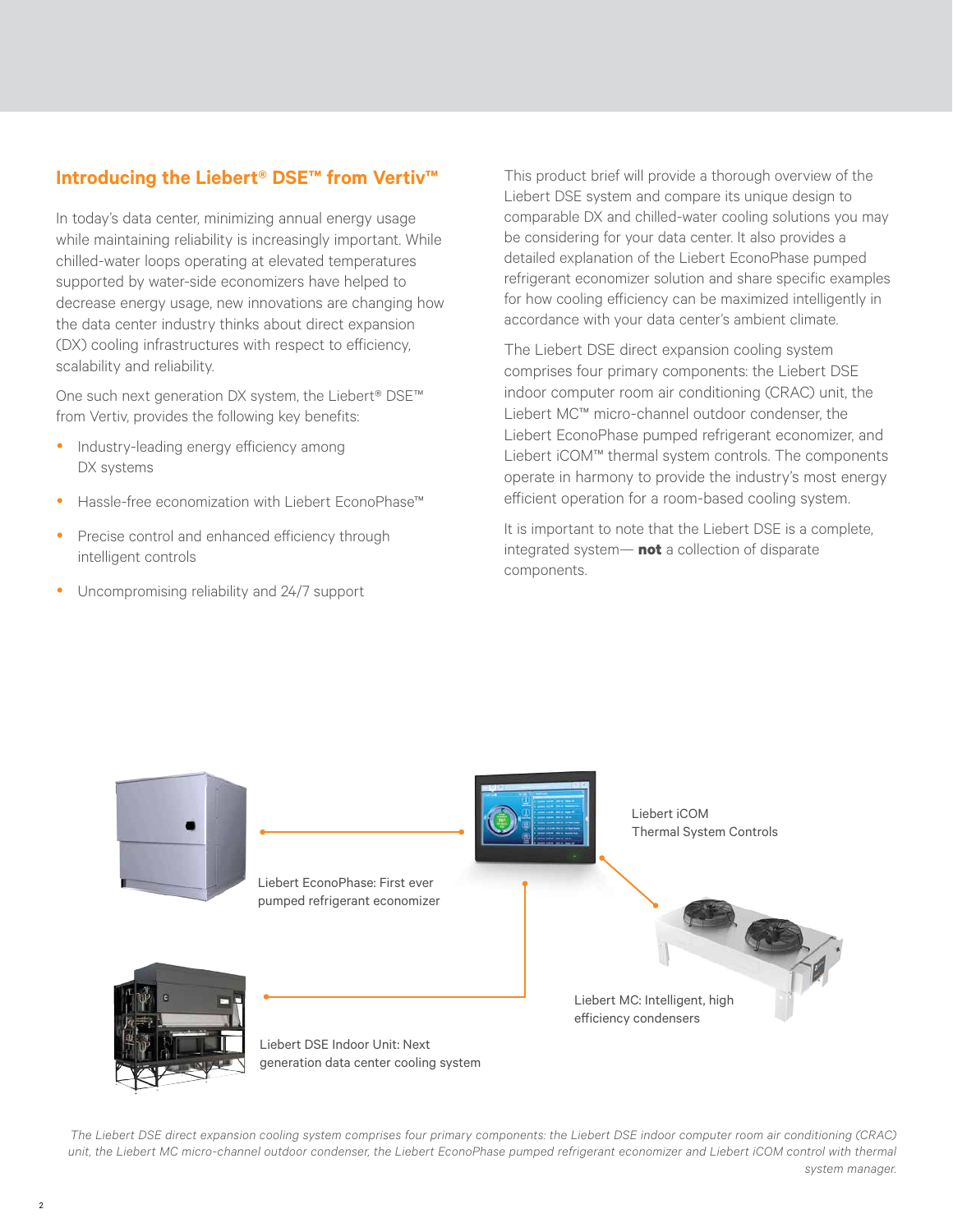

### **Indoor CRAC Unit Designed with State-of-the-art Technologies**

The Liebert® DSE™ indoor unit (DA080, DA085, DA125 or DA150) is equipped with several high-technology components that are designed and controlled to work together to provide a highly efficient and reliable DX system. Key technologies serve the following functions to enhance energy efficiency and performance:

- Digital scroll compressors match cooling to IT load
- Staged evaporator coil reduces compressor power and optimizes economizer performance
- Electronic expansion valve enables part-load and low ambient efficiency
- Electronically commutated (EC) plug fans match airflow to server needs





*b.*

*a.*

*Digital scroll compressors (a) and EC plug fans (b) optimize the energy* controlled by Liebert iCOM™ controls. *efficiency of the Liebert DSE by matching cooling and airflow to the demands of the environment.* 

To maximize efficiency and control at full and partial loads, the Liebert DSE is equipped with **variable capacity digital scroll compressor** technology and direct-drive, variable-speed EC fans, which are modulated to respond to and match changes in room load. Varying the capacity of the compressors enables them to run at a more efficient operating point than at full capacity. A **staged evaporator** coil inside of the unit enables each refrigerant circuit to operate over large coil surface area, increasing system efficiency. *Alternative coil lacing designs that circulate refrigerant through only one coil slab can result in air passing through dormant coils, resulting in lower circuit efficiency and uneven air distribution across the coils.*

The CRAC's **variable-speed, direct-drive EC fans** enable air volume to be precisely adjusted to match the needs of the server load. The Liebert DSE's indoor unit also is equipped with **electronic expansion valves**, which enable compressors to modulate to a lower head pressure than traditional mechanical expansion valves (TXVs), resulting in lower operating costs during mild temperatures.

#### **Highly efficient Micro-Channel Condenser Design**

The Liebert® MC™ condenser integrated into the Liebert DSE system enables the system to achieve higher efficiency, reduced sound levels, reduced refrigerant charge and an overall decreased footprint. As shown in **Figure 1**, micro-channel condensers such as those found in the Liebert DSE system are smaller, lighter (up to 40 percent) and can require significantly less refrigerant charge (nearly 73 percent) than a traditional fin/tube design. This results in a greener design, using less refrigerant and providing a more favorable LEED calculation for refrigerant use.

Because the Liebert MC condenser is equipped with a coil that is only about one 1 inch thick, the condenser is able to achieve lower pressure drop on the air side, resulting in reduced fan power. Micro-channel condenser coils allow for the same heat transfer within a smaller footprint. providing efficiency gains as much as 52 percent compared to traditional fin/tube condensers. Even higher efficiency levels can be realized during low load or lower ambient temperatures, when the fan speed can be reduced, utilizing the condensers' variable speed fans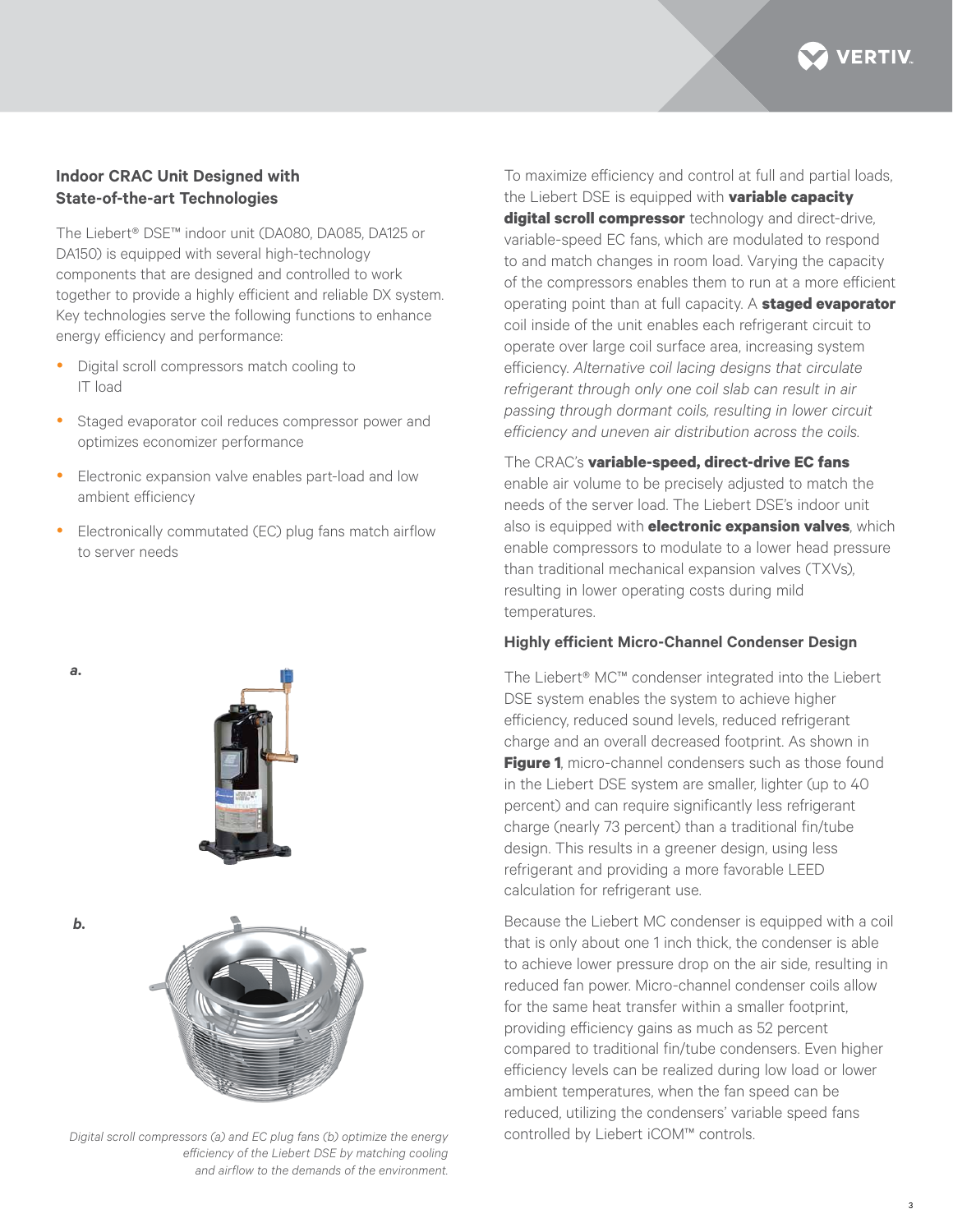The Liebert® MC™ condenser offers other benefits beyond the intrinsic efficiency gains.The micro-channel coil design eliminates the need for copper/aluminum junctions, improving the condenser's resistance to corrosion and extending the life of key internal components. And the condenser's optimized fan blade design significantly reduces fan noise at full load - lower operating speeds can result in even lower sound levels.

# **Hassle-free Economization with Liebert EconoPhase™ Pumped Refrigerant Economizer**

In addition to the aforementioned components, the integrated Liebert EconoPhase pumped refrigerant economizer – the industry's first – is a key component to maximizing the Liebert DSE™ system's efficiency during lower outdoor ambient conditions. The Liebert EconoPhase economizer is unique from other systems particularly because it is designed to operate without consuming water, eliminating the need for expensive water treatment systems and removing the risk of water leaks by not introducing water into the data center environment. The Liebert EconoPhase also eliminates the risk of outside air contamination and does not require maintenance associated with air-economizers such as damper and louver maintenance.

Changeover between compressor mode and refrigerant economizer mode is almost instantaneous, whereas traditional economizer systems typically operate in economizer mode only when the economizer season is stable—not changing back-and-forth during the night, for example. The Liebert EconoPhase solution is equipped with variable speed pumps controlled to run at the most efficient levels according to heat loads and ambient outdoor temperatures, providing maximum economization with minimum pump power consumption.

The Liebert EconoPhase is also unique in that it is designed with reliability in mind. The Liebert iCOM™ control monitors pump operation to ensure that the pumps do not cavitate - improving system reliability and service life. If free-cooling mode is temporarily disrupted, reliability is maintained by switching to DX operation without interruption. If a Liebert EconoPhase pump needs to be serviced, it can be isolated from the system and replaced without loss of mechanical cooling.



# **Liebert® iCOM™ Controls: The Industry's Most Advanced Control System**

The Liebert DSE™ is managed by the latest Liebert iCOM intelligent controls,

which enable the system to continuously adapt to the data center IT load and outdoor conditions to take full advantage of economization while providing consistent cooling to IT equipment. The controls monitor all cooling system components as well as inlet rack temperatures throughout the data center.

Monitoring inlet temperatures provides two primary benefits: first, it enables the Liebert DSE system to adjust cooling capacity to the exact amount of cooling needed. Second, the inlet rack temperature may be reported back to a building management system and recorded to ensure service level agreements are met.

|                                | <b>FIN/TUBE</b> | <b>LIEBERT MC</b> | $+/-$      |
|--------------------------------|-----------------|-------------------|------------|
| <b>EFFICIENCY (COP)</b>        | 31              | 47                | $+52%$     |
| <b>SOUND POWER (DBA)</b>       | 77.3            | 73                | $-4.3$ dBA |
| <b>REFRIGERANT CHARGE (LB)</b> | 22              | $6\phantom{1}$    | $-73%$     |
| <b>FOOTPRINT (FT2)</b>         | 39.8            | 33.6              | $-15%$     |
| <b>WEIGHT (LB)</b>             | 670             | 400               | $-40%$     |

*Figure 1: Breakdown of typical benefits offered by the Liebert MC's micro-channel condenser design, compared to a traditional fin/tube design found in most DX cooling systems.*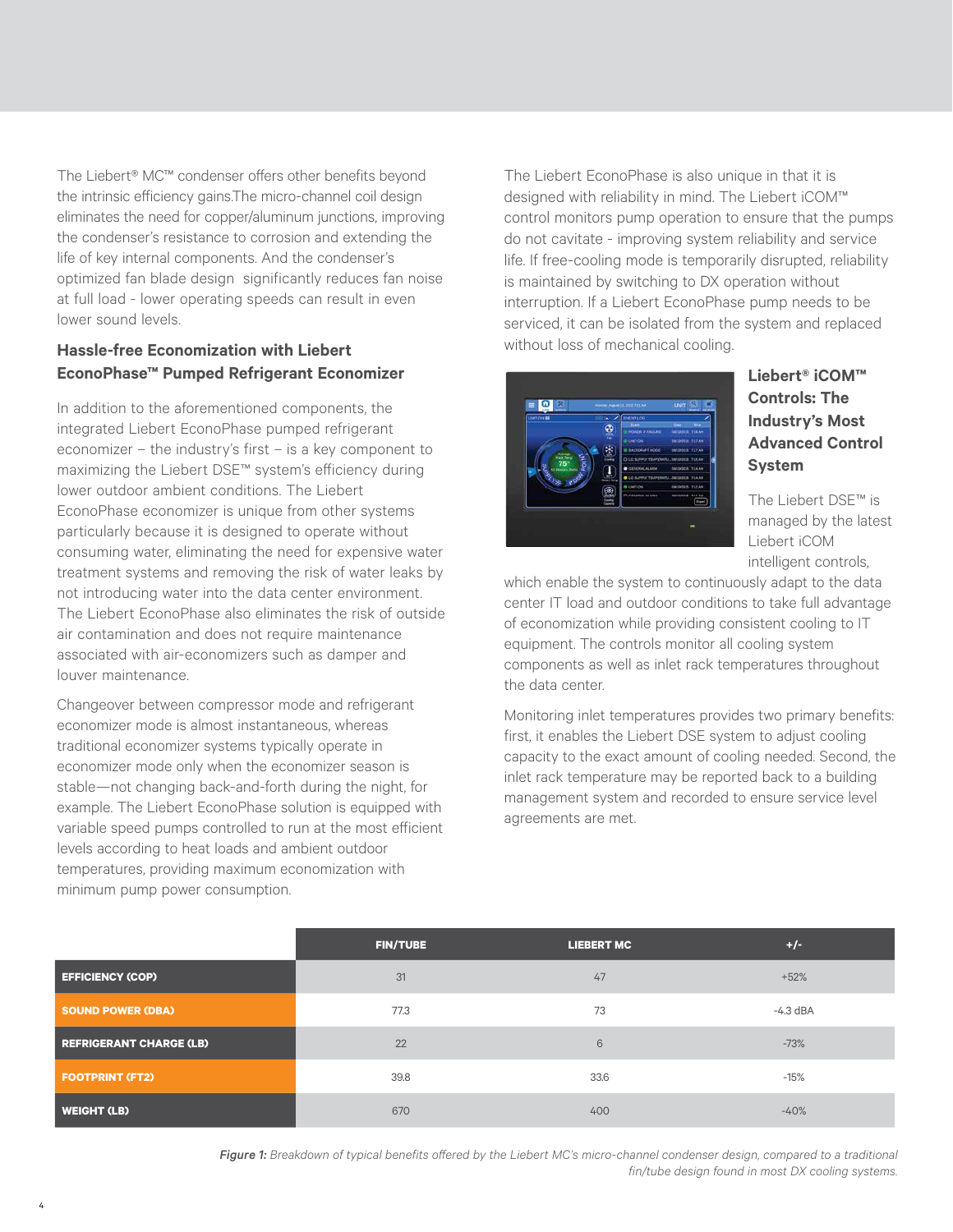

The Liebert iCOM controls scale the operation of the CRAC to variably modulate the air volume and compressor capacity to precisely match the data center's IT load, enabling the CRAC unit to deliver the right amount of air at the right temperature. Liebert iCOM also monitors the load and outdoor conditions to control the outdoor Liebert MC™ micro-channel condenser, and during cooler temperatures, automatically activates the Liebert EconoPhase pumped refrigerant economizer to provide economization when conditions are optimal to do so.

The system's integrated Liebert iCOM controls also monitor several parameters within each sub-system and coordinate operation to provide efficient and reliable cooling. The Liebert iCOM control system provides hassle-free operation by automatically transferring between mechanical cooling and economizer operation modes. Built-in diagnostics ensure that system reliability is maintained, and information about system operation is reported.

# **Comparing Economizer Designs and Efficiency Implications**

Traditional direct expansion systems packaged with **waterside economizers** utilize a direct expansion cooling coil overlaid by a closed loop of water/glycol refrigerant solution. When ambient temperatures are low enough, the system's pump moves the water/glycol solution from an outdoor fluid cooler (or drycooler) to the system's indoor economizer coil. While this type of system can provide economization and

reduce compressor operation, its efficiency is hampered by the energy required for the pump to move a highly viscous water/glycol solution. In addition, the glycol solution itself especially a propylene glycol solution—significantly reduces heat transfer of the economizer coil, resulting in very low ambient temperatures required to provide full cooling.

The **Liebert EconoPhase** requires much less power to pump refrigerant than alternative systems that pump glycol. The Liebert EconoPhase maintains full cooling capacity by taking advantage of the two-phase properties of refrigerant. Alternative glycol-based economizers can experience capacity reduction as much as 40 percent compared to full-DX operation resulting in a need to oversize the economizer to reach system rated capacity. Water-side economizers require extra fan power year-round, due to the additional heat exchange that overlays the DX coil. The Liebert DSE system requires no additional economizer coils, keeping air-side pressure drop lower, resulting in lower indoor fan energy consumption<sup>1</sup>. .

Another option is to use **chilled water air handlers** (CRAHs) in conjunction with a chiller plant and an air-side economizer. In this configuration, the chiller plant produces cold water during warmer times of the year, and outdoor air is brought into the data center when conditions are right. However, some end-users do not wish to change between mechanical cooling and economizer cooling several times during the year. Instead, they may elect to change to economizer mode only when the system will stay in this configuration for a long period of time



*Figure 2: Summer and High Ambient Temperatures: DX-Only Operation*

*For a load of 88 kW, the cooling system consumes only 24.1 kW of power, resulting in a sensible coefficient of performance (SCOP) of 3.65, or a mechanical PUE of 1.28.* 

*1 According to ASHRAE 90.1-2010, data centers are now required to meet mandatory requirements for minimum SCOP (full-load, design day) to achieve a satisfactory efficiency*  rating per ASHRAE rating Standard 127. The ASHRAE 90.1 requirements also mandate the utilization of economizers in many regions of the United States. This minimum *efficiency target for direct expansion cooling systems ranges from 1.8 to 2.6, depending on the cooling capacity, condensing type, and airflow configuration.*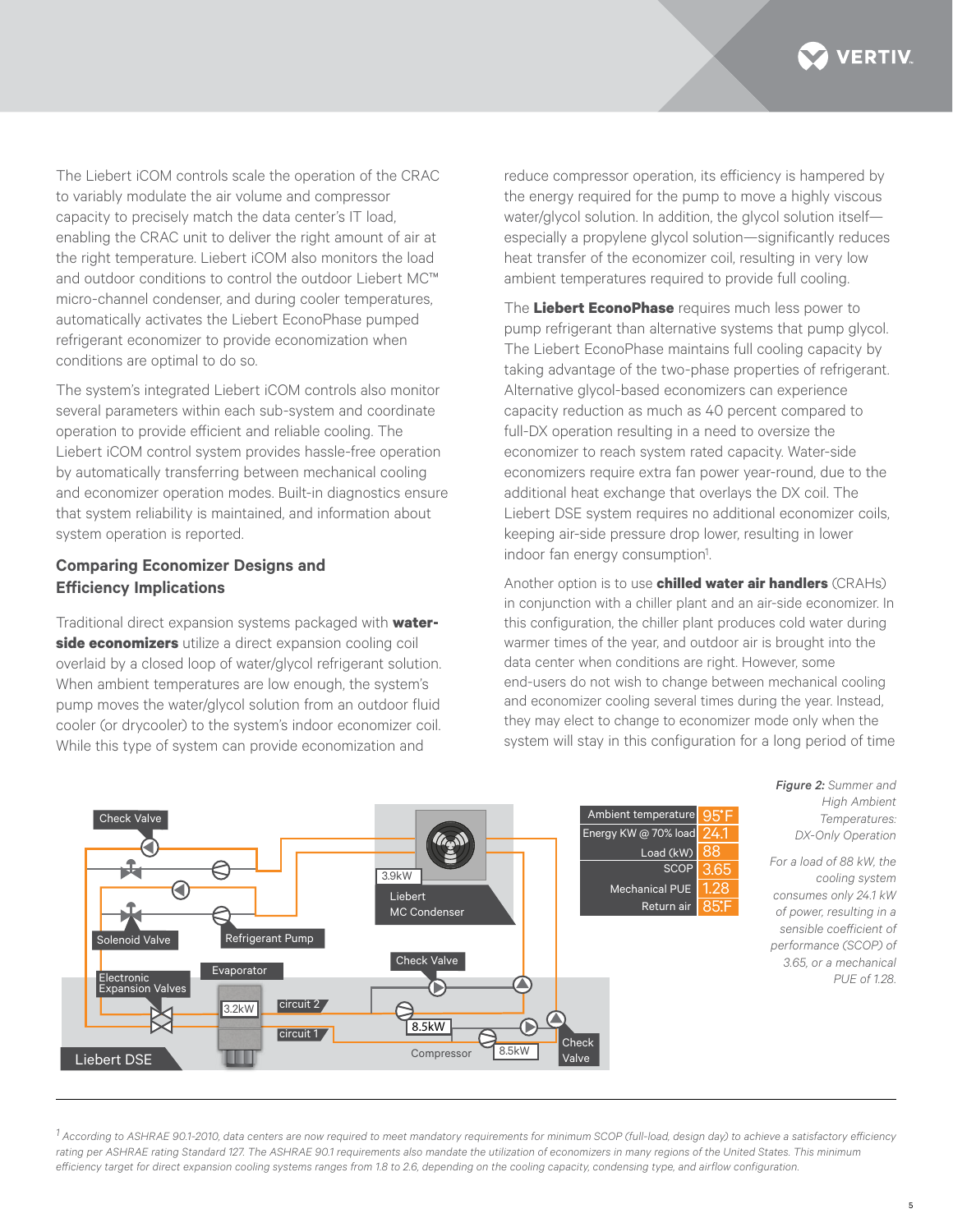The Liebert® DSE™ system combines DX mode operation during warmer temperatures and refrigerant economizer mode during cooler temperatures, resulting in a mechanical power usage effectiveness (PUE) between 1.05 and 1.3.

(only when the dew point of the outside air is within a certain window: 40°F to 59°F, for example). This can result in missing many partial economizer hours during nighttime or mild "shoulder" months. As such, the efficiency of this particular option is largely dependent of the outdoor ambient climate, and can vary widely depending on geography and environmental conditions.

In addition, air economizer energy savings can be negatively impacted due to the need for powered exhaust fans and the resultant added fan energy to overcome outside air filtration. In addition, some end users are not comfortable introducing outside air into the data center due to contamination concerns.

Other economizer systems involve **chilled water air handlers** (CRAHs) connected to a water-cooled chiller plant, with cooling towers providing water-side economization during cooler outdoor temperatures. In this case, water is consumed year-round, even during economizer operation, adding additional operating costs. Regular water treatment is required for the **open cooling tower system**. Many end-users do not operate these systems during 'shoulder seasons' when the system could changeover during nighttime and daytime. Instead, they prefer to changeover to economizer operation only when the system will stay in that operating mode for an extended period of time. This results in a reduction in economizer use, compared to the Liebert DSE system that automatically changes between economizer mode and DX mode in a matter of a few seconds.

The Liebert DSE system's combination of DX mode operation during warmer temperatures and refrigerant economizer mode during cooler temperatures results in a mechanical power usage effectiveness (PUE) between 1.05 and 1.3. However, in some climates, economization is not always necessary to meet ASHRAE 90.1 efficiency standards, nor is a fast payback always attainable to justify investment in economizer systems. As such, it is important to note that the **Liebert DSE, even when used solely in the standard direct expansion operating mode, is still capable of exceeding minimum efficiency standards by up to 53 percent1 .** 

## **Optimizing Cooling System Operating Modes to Ambient Conditions**

The operation of the Liebert DSE and corresponding Liebert EconoPhase™ system is adaptable based on the ambient seasonal temperatures and the overall IT load of the data center. The following examples model a data center operating at 88 kW of load on the system (70 percent load when using a 125kW, DA125 model).



*Figure 3: Nighttime and Cooler Ambient Temperatures: Mixed-Mode Operation*

*The refrigerant bypasses the CRAC's first compressor, allowing it to idle. Pump One of the Liebert EconoPhase is activated, using only 0.6 kW—a net savings of 6.8kW. The resulting system efficiency is a lower cooling PUE of 1.17, or a system SCOP of 5.83.*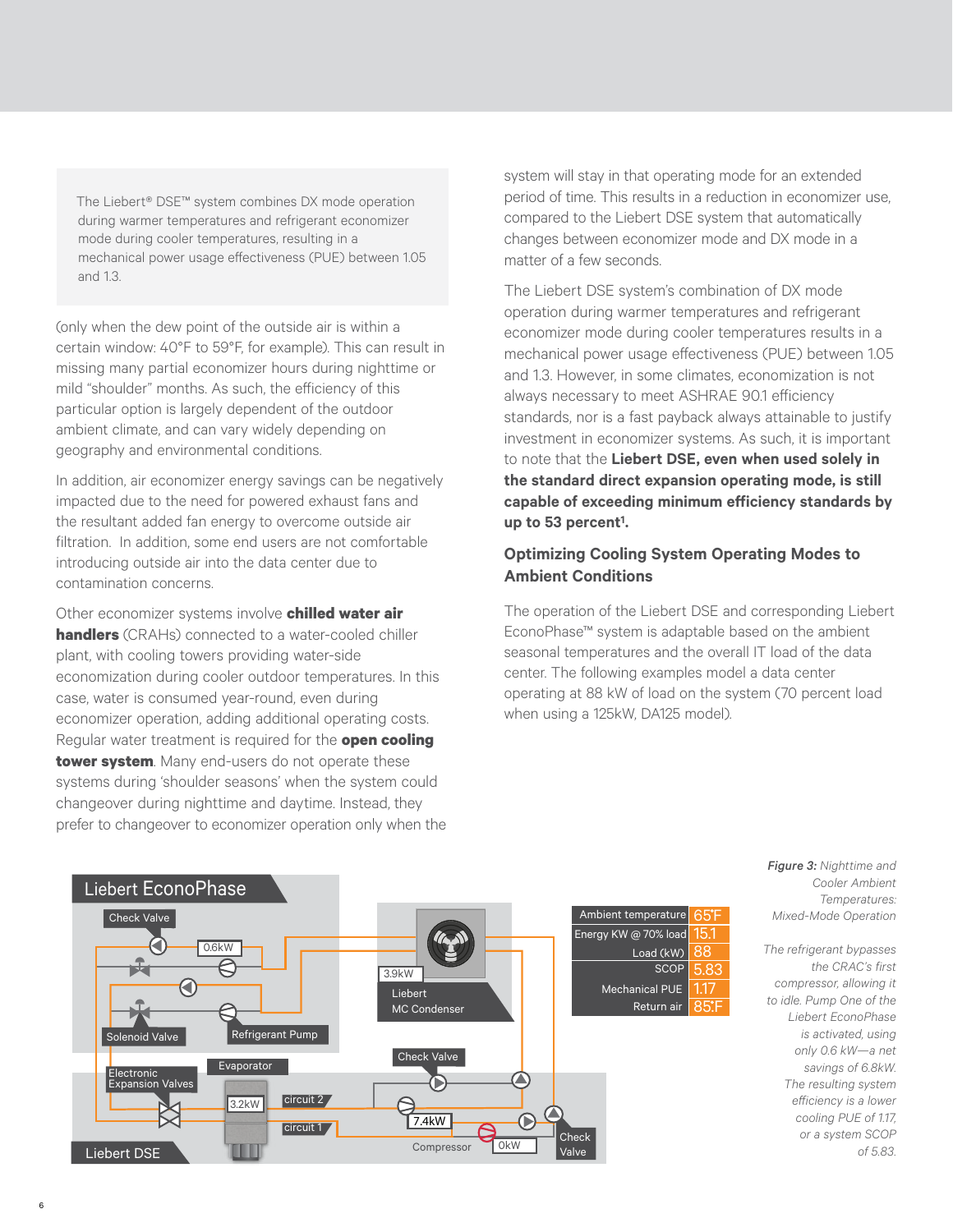

#### *Summer and High Ambient Temperatures: DX-Only Operation*

The example in Figure 2 represents a data center operating at 70 percent load, experiencing ambient outdoor temperatures of 95°F. During warm summer months, the Liebert® EconoPhase™ refrigerant pump system is idled, routing refrigerant instead through the evaporator, dual compressors and outdoor condenser. To maximize efficiency in this scenario, the variable-speed evaporator fans, variable speed condenser fans, and the digital scroll compressors automatically adjust to match the load and optimize energy usage.

However, even in this highly efficient system (which achieves SCOP of 3.65, compared to the industry standard 1.9 at 75°F return air), more than 70 percent of the cooling system's total energy draw is utilized by the compressors, emphasizing the overarching importance of compressor efficiency or reduced compressor operation– particularly in warm climates.

During cooler parts of the year or at night, the refrigerant economizer may have the ability to provide partial free cooling, offsetting some of the compressor power.

## *Nighttime and Cooler Ambient Temperatures: Mixed-Mode Operation*

During cooler times, such as mild seasons and at night, the refrigerant economizer has the ability to provide partial free cooling, offsetting some of the compressor power usage. Assuming an 85°F return air temperature to the CRAC unit, when the outdoor ambient temperature drops to 65°F (as shown in Figure 3), Liebert EconoPhase can begin to reduce energy even further by offering partial economization.

 Because the Liebert DSE™ is equipped with a staged evaporator coil, the system's refrigerant Circuit One is seeing the highest return air temperatures (85°F in this case), meaning the return air is warmer inside than the outdoor ambient air temperature. In this case, the outer cooling coil acts as the primary economizer circuit by using one Liebert EconoPhase pump to provide cool refrigerant to the indoor heat exchanger, essentially pre-cooling the air. The remainder of cooling required is accomplished by the compressor on the second circuit.



*Figure 4: Cold-Weather Operation: Pumped Refrigerant Economization with Compressor Bypass*

*In essence, a total of 14.8 kW of compressor power has been replaced by 1.2 kW of pump power. The result is a cooling PUE of only 1.09, or 9 kW of power for the cooling system for every 100 kW of IT load.*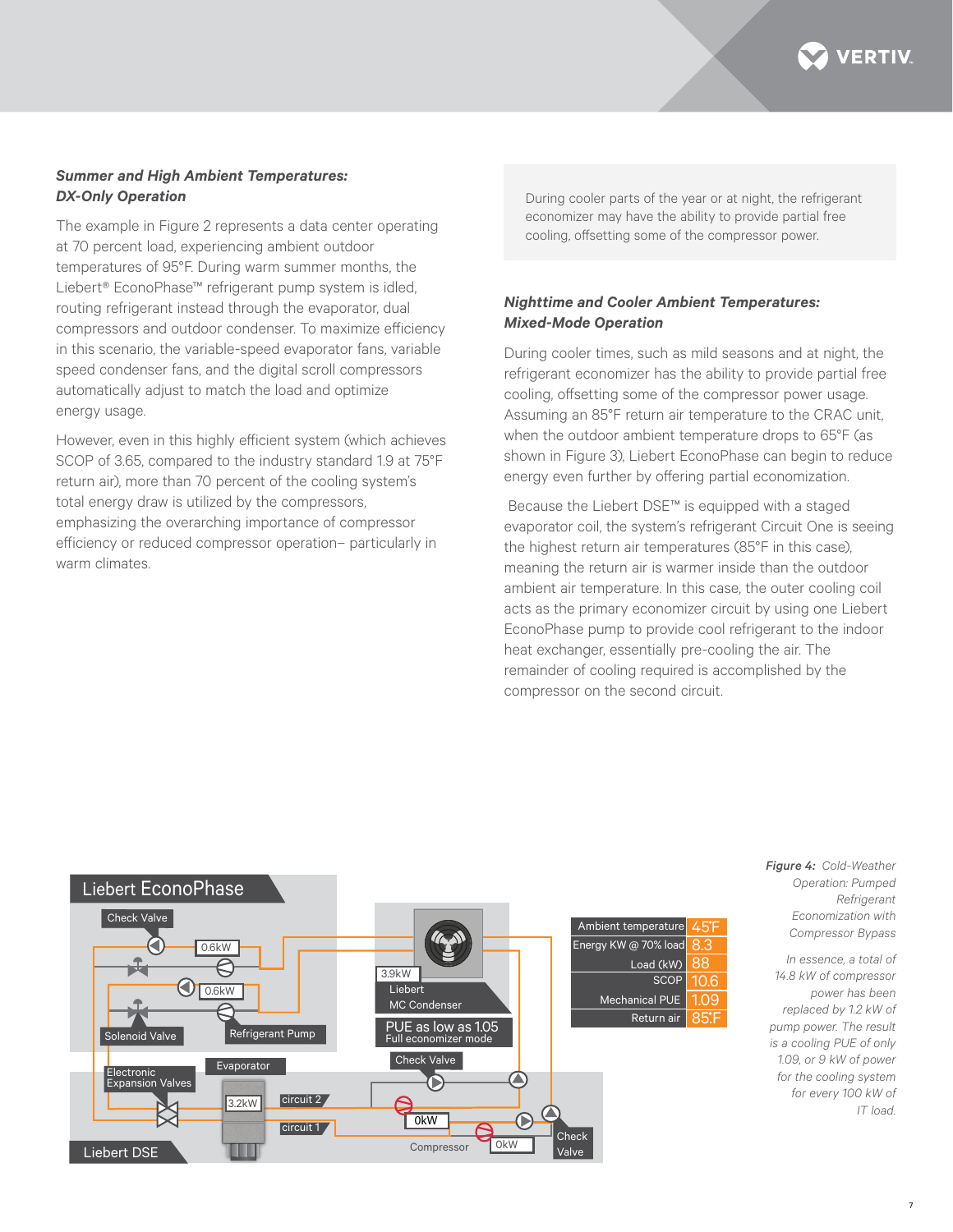

*Figure 5: Liebert® EconoPhase™ efficiency progression according to outdoor ambient temperature (operating at 80 percent load).*



*Figure 6: Liebert EconoPhase efficiency progression according to outdoor ambient temperature and system operating load.*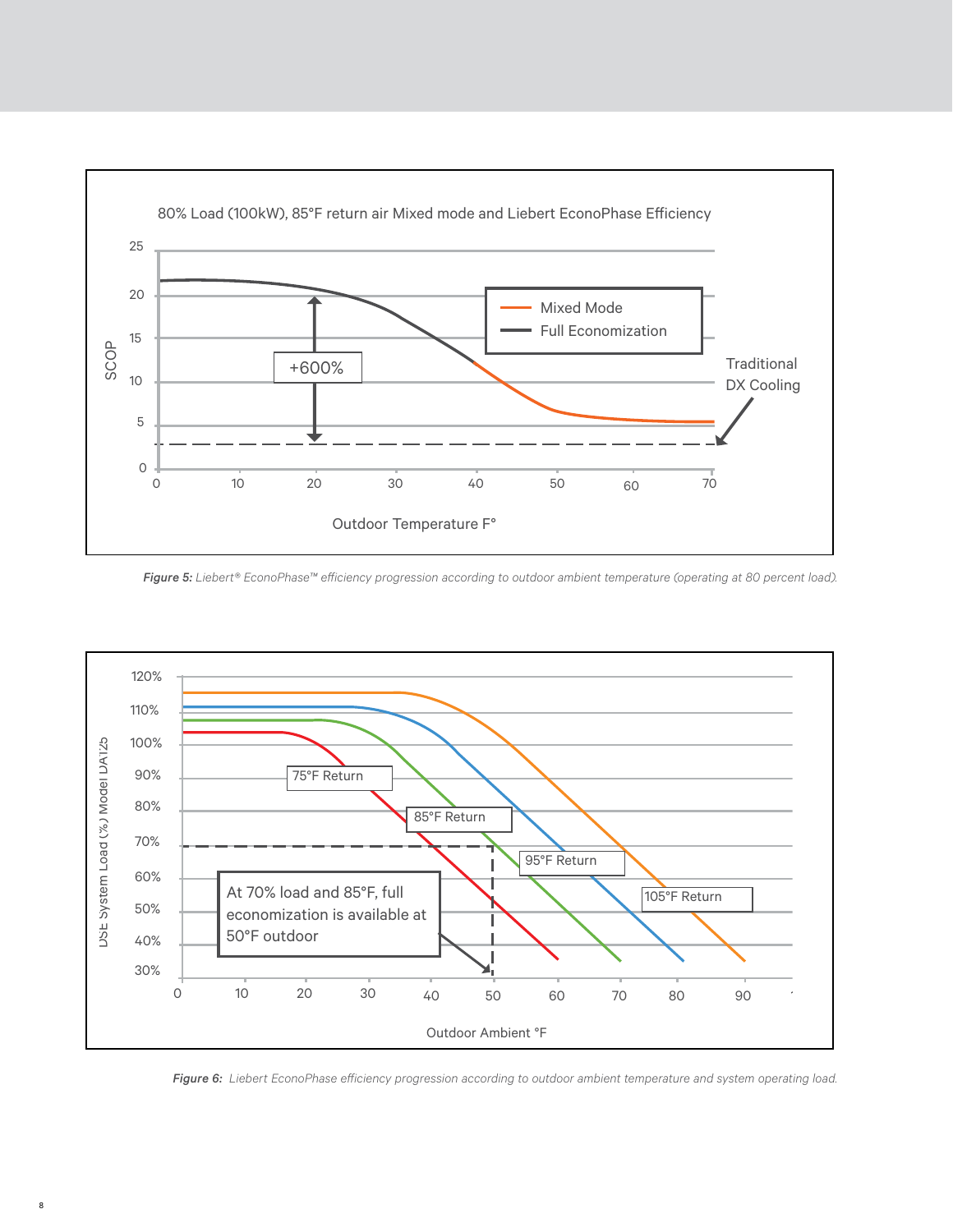

The Liebert DSE can deliver a payback in less than three years compared to traditional air-cooled DX systems, but without the hassles and risks of other types of economizer systems.

#### *Cold-Weather Operation: Pumped Refrigerant Economization with Compressor Bypass*

Finally, as shown in Figure 4, when outdoor temperatures are at their lowest (particularly in winter months), the Liebert DSE can leverage the Liebert EconoPhase system to operate at full economization. In this scenario (45°F ambient), all of the Liebert DSE system's compressors are idled and bypassed, replaced entirely by the Liebert EconoPhase system's refrigerant pumps. Condenser fans also operate at lower power because colder outdoor air requires less condenser airflow.

 This translates to SCOP of 10.7, more than 5.5 times the ASHRAE minimum efficiency requirement at 75°F return air conditions. When operating at full economizatation at temperatures below 45°F or at lower load, the Liebert DSE is able to achieve a cooling PUE as low as 1.05 and SCOP above 20– nearly ten times the required efficiency targets in ASHRAE 90.1. These efficiency levels also can be realized at higher ambient temperatures by increasing the supply air temperature to the CRAC unit.



*Figure 7: Comparing cooling system efficiency changes based on outdoor ambient temperatures.*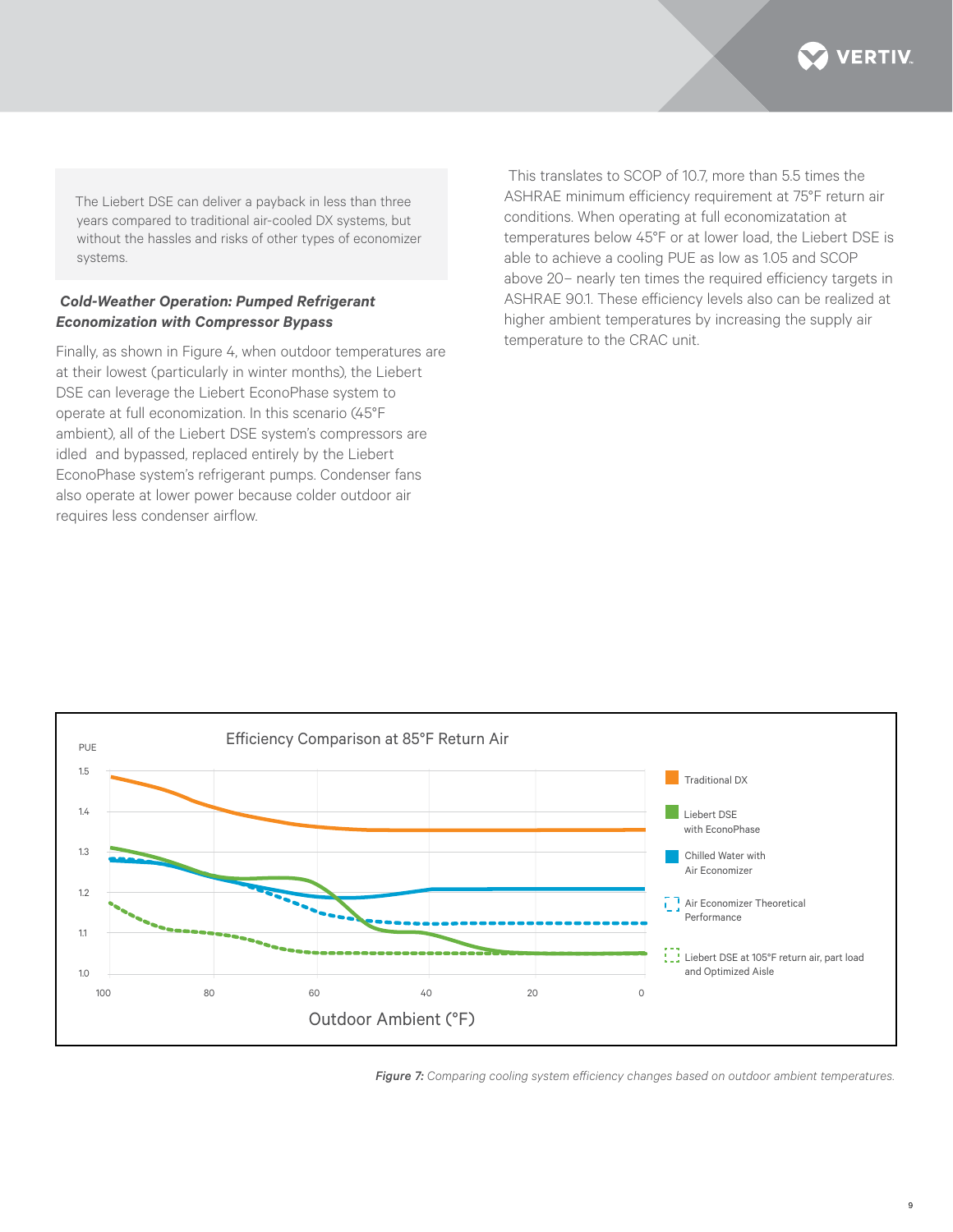# **Efficiency Profile Based on Outdoor Ambient Temperatures**

As these examples have demonstrated, the Liebert DSE is designed to adapt its operation to the ambient environment in order to maximize the efficiency and cooling effectiveness of its DX CRAC unit and pumped-refrigerant economizer. To better understand and quantify the progression of efficiency gains as outdoor temperatures change, consider the example illustrated in **Figure 5.**

As previously discussed, the Liebert DSE is capable of operating above SCOP of 5.0 during DX operation when operating with 85°F return air to the cooling unit and 80 percent load (assuming outdoor ambient is less than design day temperature). As the ambient temperature decreases, the first stage of economization is automatically activated by the Liebert DSE iCOM™ control system, bringing the SCOP to about 12. Once the ambient temperature reaches approximately 40°F, full economization is realized and efficiency continues to increase as ambient temperatures decrease – with SCOP peaking at about 22 kW/kW, or a cooling PUE of about 1.05.

 As this example illustrates, the Liebert DSE transition from mechanical (compressor) cooling to economizer mode is seamless and automatic, capable of moving in and out of economization several times a day, if needed. At these conditions, significant economizer hours can be realized. The system operates as an integrated economizer, meaning it is capable of operating in partial economizer and partial DX mode, if needed.

It is important to note that while this particular example illustrates an 85°F return air application, this scenario scales for other return air conditions. To further illustrate this point, consider **Figure 6**. When operating at 70 percent load with return air temperatures of 85°F, 100 percent economization is achieved at an outdoor ambient temperature of 50°F. Increasing the return air to 105°F at 70 percent operating load results in 100 percent economization at just over 70°F outdoor ambient temperature, enabling even more economizer hours.

The key takeaway is that, in order to maximize economization, three factors must be optimized: return air temperature, operating load and outdoor ambient temperatures.

|                           | <b>TRADITIONAL</b><br><b>AIR-COOLED DX</b> | <b>CHILLED WATER</b> | <b>CHILLED WATER</b> | <b>LIEBERT DSE WITH</b><br><b>ECONOPHASE</b> |
|---------------------------|--------------------------------------------|----------------------|----------------------|----------------------------------------------|
| <b>ECONOMIZER</b>         | None                                       | None                 | Air Economizer       | Air Economizer                               |
| <b>ENERGY COST</b>        | \$416,000                                  | \$276,000            | \$251,000            | \$231,000                                    |
| <b>WATER COST</b>         | \$0                                        | \$32,000             | \$21,000             | \$0                                          |
| <b>TOTAL UTILITY</b>      | \$416,000                                  | \$308,000            | \$272,000            | \$231,000                                    |
| <b>ANNUAL COOLING PUE</b> | 1.32                                       | 1.21                 | 1.19                 | 1.16                                         |
|                           |                                            |                      |                      |                                              |
| <b>CAPITAL COST</b>       | \$1,900,000                                | \$2,200,000          | \$3,100,000          | \$2,500,000                                  |
| <b>PAYBACK</b>            | Base                                       | 4.9 years            | 5.6 years            | 2.7 years                                    |
| <b>15-YEAR PV</b>         | \$5,200,000                                | \$4,900,000          | \$5,600,000          | \$4,100,000                                  |

Figure 8: Analysis of total cost of ownership across cooling system options, taking into consideration capital expenditure and operating expenditure for a data center with a 1,500 kW load, \$0.10/kWh utility cost and 40 degree dew point limit, based on Columbus, Ohio weather data. The chilled water systems *assume an entering water temperature of 50°F, with a water temperature difference of 12°F.*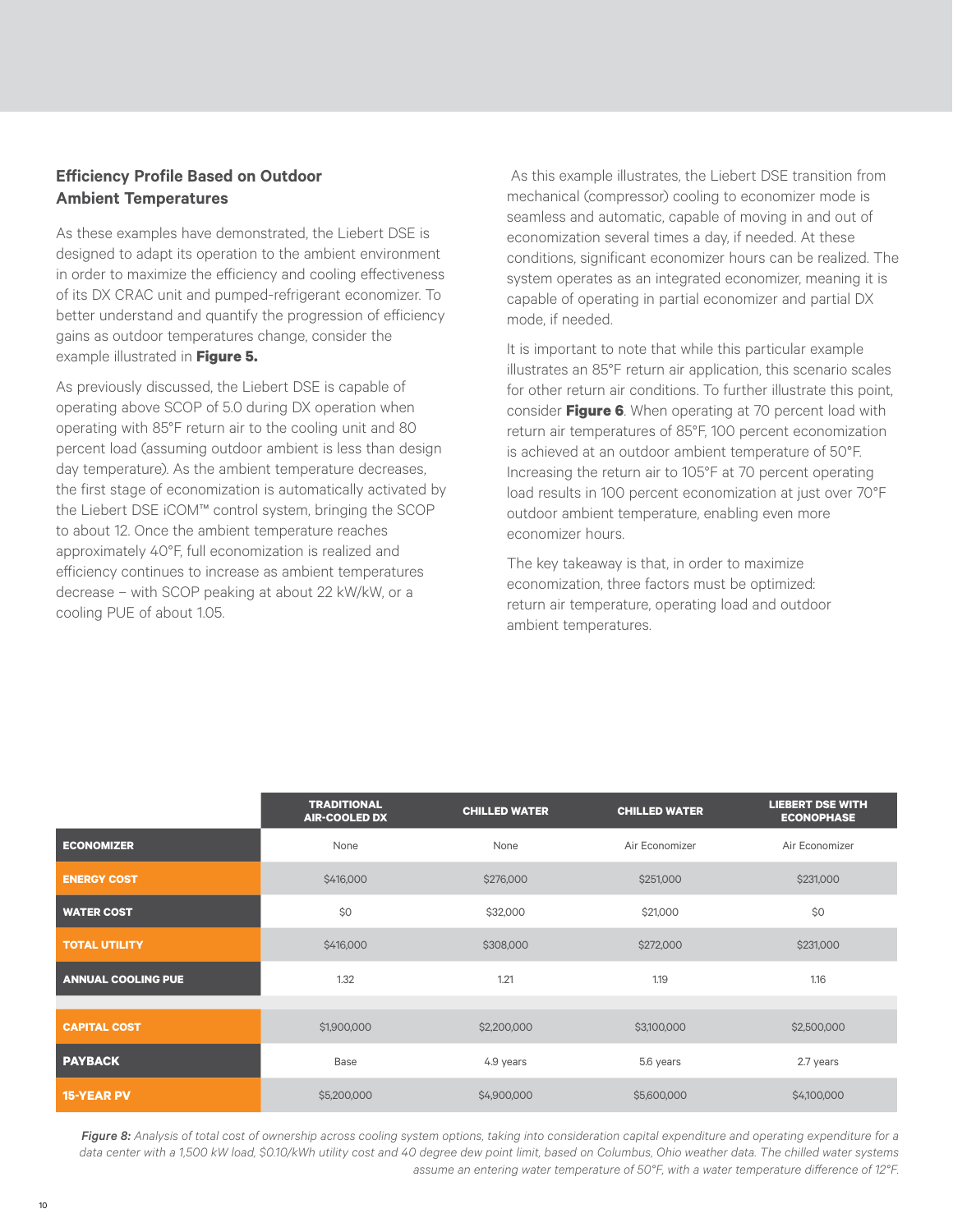

#### **Comparing Efficiency and Total Cost of Ownership**

As illustrated by the previous examples, the efficiency of economizer-based cooling systems can vary widely according to the outdoor ambient temperature. This fact is what makes the Liebert® DSE™ system's flexible and intelligent mixed-mode operating capabilities an ideal choice for maximizing cooling efficiency.

As shown in **Figure 7**, a traditional DX system (red line) starts at about 1.5 cooling PUE on design day, and then levels out to about 1.35 as the ambient temperature drops. By comparison, the Liebert DSE (green line) system starts with a cooling PUE of just over 1.3, and bottoms out at about 1.05, thanks to its ability to dynamically optimize operations according to return air and outdoor ambient temperatures. A chilled water system with air economizer is also shown for comparison (blue line). The cooling PUE for these systems start at about 1.28, and plateau at about 1.2. However, in theory, if air economizers are working perfectly and humidity control is not assumed, the minimum cooling PUE of this system can be as low as 1.13.

While this accurately portrays PUE at a specific outdoor temperature, the annualized PUE depends largely on how many hours the system operates at each temperature. As such, colder climates will log more hours at lower ambient temperatures, resulting in a lower annualized PUE than a climate that does not have as many of these low ambient hours available. However, as previously demonstrated, lower annualized PUE is attainable for data centers in warmer climates by deploying the Liebert DSE and raising return air temperatures.

Regardless of the system used, an intelligent control system that evaluates room load, room temperature (or supply air temperature) and outdoor temperature must be employed to determine the most optimal operation of system.

When considering total cost of ownership, the Liebert® DSE™ with Liebert EconoPhase™ system also compares very favorably to alternative cooling systems. In order to compare systems, a complete picture of system costs must be known and compared. As shown in Figure 8, the Liebert DSE can deliver a payback in less than three years compared to traditional air-cooled DX systems, but without the hassles and risks of other types of economizer systems.

#### **Conclusion**

As this brief has demonstrated, the Liebert DSE cooling system from Vertiv™ represents the industry's most flexible, reliable and efficient DX solution. The Liebert DSE achieves industry-leading efficiency by offering a modular, end-to-end cooling infrastructure, complete with a high-efficiency indoor CRAC unit, a hassle-free pumped-refrigerant economizer, micro-channel outdoor condensers with variable-speed fan technology and a comprehensive data center intelligence and management system built-in.

Collectively, these components make up a cooling infrastructure capable of delivering the lowest possible total cost of ownership and the highest levels of reliability compared to competitive solutions – all backed by the largest and most experienced sales and support team in the data center industry.